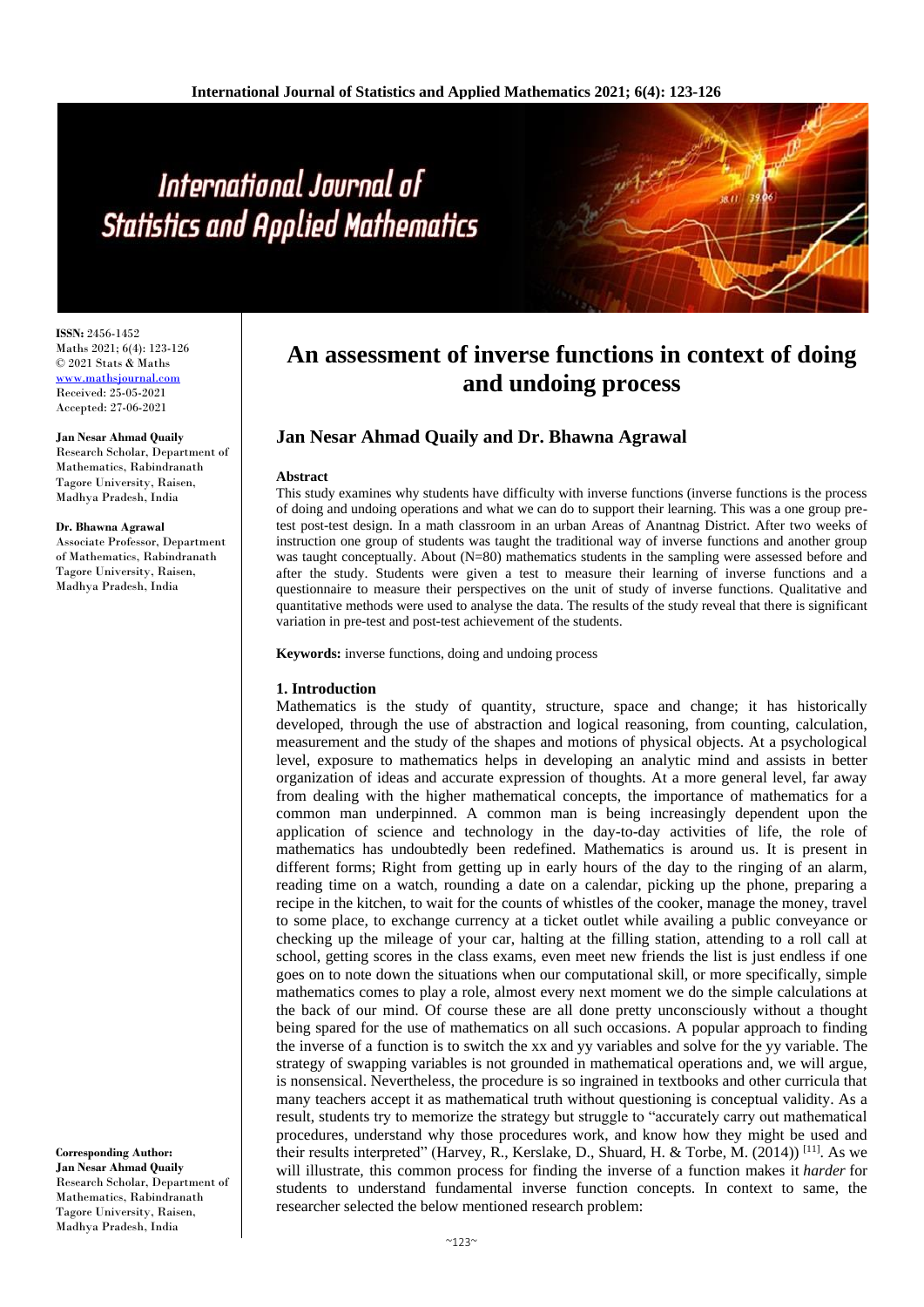**1.1 Statement of the research problem:** In the present study an attempt has been made by the investigator to study the research problem which reads as:

**1.2 Objectives/Research questions of the study:** In this study the investigator made an attempt to answer the following research questions:

- 1) What skills and conceptual understanding of functions among students?
- 2) Can serve as possible predictors of misconceptions of inverse functions?
- 3) Which learning skills help foster students' growth in mathematics?

**1.3 Delimitations of the study:** Keeping budget, time and other constraints under consideration, the research delimited the present study to following domains:

- 1) The study was delimited to 80 respondents only.
- 2) The study was delimited to
- 3) Anantnag districts of South Kashmir
- 4) The study was delimited to 80 students with due representation of the gender.
- 5) The study was delimited class  $11<sup>th</sup>$  and  $12<sup>th</sup>$  students.

**1.5 Design of the study:** The present study has been operated through "*one group pre-test post-test design".* 

- **Sample:** The sample for the present study consists of 80 respondents. These respondents were selected from higher secondary schools of Anantnag District.
- **Sapling technique:** The required sample was selected with the help of random sampling technique.

**1.4 Analysis of the data:** The data has been analysed with the help of suitable statistical treatment. Descriptive and comparative analysis was used for processing the data. The detailed description of the statistical treatment is given as under:

After two weeks of intensive instruction, the same assessment was given again to both groups at the end of the unit of lessons. Both groups showed overall growth. However, the arrow diagram group showed more growth compared to the control group. Consistent with the pre-test the postassessment was worth 13 points. The mean score for the Pre-Post assessment for both groups of students was computed. The pre-post mean difference was computed for each individual to measure growth (see Figures 1 and 2). Figure 1 shows the mean of the pre-post assessment scores. The mean for the pre-assessment was  $\bar{x}_{\text{mre}} = 2.8$  and the postassessment  $\bar{x}_{post} = 8.1$ .





A closer examination of growth by item indicated that effective scaffolding in the treatment group and revisiting the concept of functions using arrow diagrams, students were more comfortable with the concept of inverse functions, since students had experience with composition of functions during the first quarter. Question 2 received the most correct responses from the rest of the items, which asked students to evaluate the composition of functions. On the pre-assessment, several students did not give responses on question 4. Other students attempted to answer the question but were unsuccessful. On the post-assessment, several students used the strategy of arrow diagrams to tackle the question and several were successful in answering the question. In Table 8 I randomly selected three students from the pile of 40 assessments which used arrow diagrams to work backwards. On Question five, 21 more students answered the question correctly compared to the pre-assessment from the arrow diagram group.

For the control group of students, students also showed overall growth.

Similar to the arrow diagram group, question 2 was the item that most students answered correctly. Considering that I was the instructor for both groups since the beginning of the academic year that began in August both groups had prior knowledge on the composition of functions. In question 1, 13 more students responded correctly. In question 2, 9 more students responded correctly in which students were able to answer the question which asked them to create their own set of ordered pairs and to find its inverse. Questions 3, 4, and 5 showed the least growth of the 5 items: On question 3, only 1 more student answered correctly since question 3 was tied to question 2, if students were unsuccessful in answering question 2, they would have had difficulty in answering question 3. Figure 2 shows the mean of the pre-post assessment scores, the mean for the pre-assessment was  $\bar{x}$ *pre*  $= 4.7$  and the post-assessment  $\bar{x}$ *post* = 6.7.



**Fig 2:** Means of the Control Group



**Fig 3:** Control Group Assessment by Item.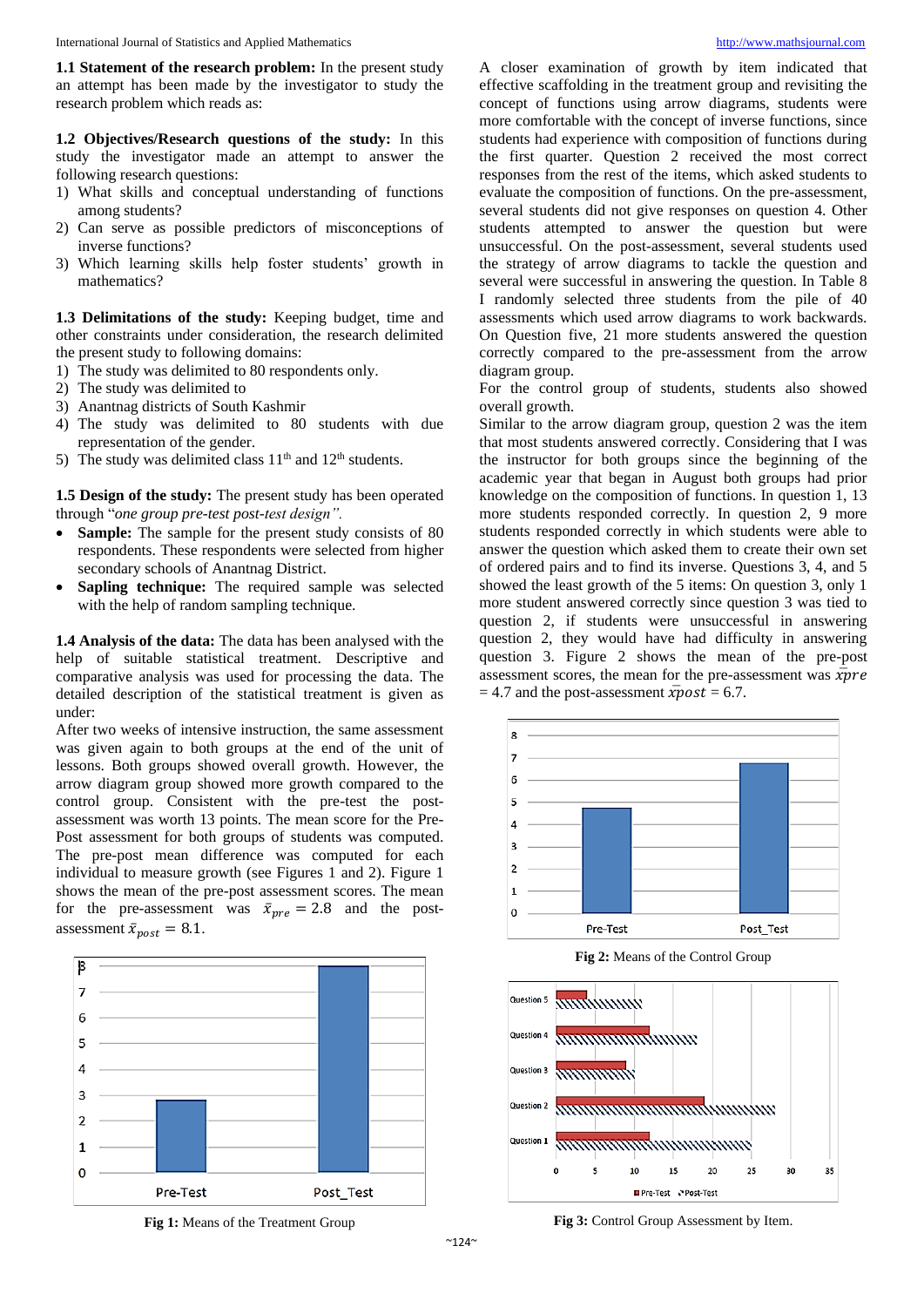

**Fig 4:** Treatment Group Assessment by Item

On question 1, 25 students from each group answered correctly. On question 2, three more students from the arrow diagram group answered correctly. On question 3, twelve more students from the arrow diagram group answered correctly. In question 4, 29 students used arrow diagrams to answer the word problem, the rest of the students used number sense to answer the problem. In the traditional group tried using number sense or some sort of algebraic manipulation in order to answer the question. In question 5, ten more students were successful in answering all four items in working with function machines and function notation.

On question 1, 25 students from each group answered correctly. On question 2, three more students from the arrow diagram group answered correctly. On question 3, twelve more students from the arrow diagram group answered correctly. In question 4, 29 students used arrow diagrams to answer the word problem, the rest of the students used number sense to answer the problem. In the traditional group tried using number sense or some sort of algebraic manipulation in order to answer the question. In question 5, ten more students were successful in answering all four items in working with function machines and function notation.

**Inferential Analysis:** By preforming an item analysis of each question, by finding the mean score for each item. I was able to conclude which items were difficult and which ones were easy. In the control group for the pre-assessment item 5 was the most difficult question and in the post-assessment item 5 was still the most difficult question. In the treatment group, for the pre-assessment item 3 and 5 were the most difficult question and in the post-assessment item 3 was the most difficult question. The range of scores were from 0-13 points, by using Microsoft Excel I was able to find the mean scores from the pre-and post-assessments for comparisons. Since there were 13 points possible, I was able to compare each individual student's pre- assessment and compared it to their post-assessment. I was able to perform an analysis of covariance (ANCOVA) to test the differences between the means of the treatment and control groups. The pre-test scores were used as the covariate to adjust for any initial differences in the two groups. The null hypothesis:  $H0$ :  $\mu adj. treatment$  $-\mu adj.contrib = 0$ , if teaching inverse functions by using the arrow diagram has the same result as teaching inverse functions as the traditional way. Then the end result would be the same and the null hypothesis would be 0. The alternative hypothesis was Ha:  $\mu$ adi.treatment- $\mu$ adi.control  $\neq 0$  with  $\alpha$  = 0.05. To find out if there is a statistical significance which means the p-value is less than 5%. The ANCOVA results showed that the p-value was less than .01 (see Figure 10) which suggested that there was a statistically significant

difference between the adjusted means of the two groups. As shown below in Figure 10, I rejected the null hypothesis in favour of the alternative hypothesis. By teaching inverse functions with the use of arrow diagrams, students were able to have a better conceptual understanding of inverse functions compared to the control group.

| Source         | SS     | df | MS    |      |          |
|----------------|--------|----|-------|------|----------|
| Adjusted means | 90.64  |    | 90.64 | 9.42 | 0.002963 |
| Adjusted error | 740.64 | רי | 9.62  |      |          |
| Adjusted total | 831.28 | 78 |       |      |          |

**Table 1:** Showing Student Responses of Questionnaire

| <b>Ouestions</b>                                                          | <b>Arrow Diagram Traditional</b><br>group | group |
|---------------------------------------------------------------------------|-------------------------------------------|-------|
| What did you learn from this lesson?                                      | 71%                                       | 52%   |
| Can you explain the process on how<br>to find the Inverse of a function?  | 65%                                       | 42%   |
| How can you determine whether the<br>inverse of a function is a function? | 55%                                       | 38%   |
| What did you enjoy most about this<br>lesson? Why?                        | 71%                                       | 52%   |

**Student questionnaire:** The questionnaire consisted of 4 items as shown in Table 2, in which I entered the percentage of positive responses from the questionnaires. On item 1, about 71% of students in the arrow diagram group were able to successfully describe what they learned. I was able to determine this by seeing the results in their post test to see if they used arrow diagrams to solve the word problem. On Item 2 about 65% of the arrow diagram group was able to explain the process. For example, one response from a student was "working backwards for example undoing and doing the opposite of an operation to get your answer" (Participant May 2019). On item 4, a higher percentage of students that were taught conceptually gave positive feedback in comparison to the control group. One student's remark who answered correctly said, "I enjoyed learning the concept of working backwards to find the solution! Also, you have multiple steps to get your answer. I actually knew what was going on and I understood it" (Participant 2, December 2017). As for the control group, about half of the students enjoyed the lesson since the concept of exchanging x for y was not really new to them.

# **2. Conclusions of the study**

Finding in this study support the use of arrow diagrams as a means to promote students' conceptual understanding of inverse functions. These findings are consistent with those researchers such as Mosteller, F., Light, R.J. & Sachs, J.A.  $(2016)$  <sup>[26]</sup> and Moses, R.P.  $(2014)$  <sup>[25]</sup>. Who all support the idea of arrow diagrams as a means to promote students' conceptual understanding of inverse functions. In conclusion, this research study explored whether teaching inverse functions with the use of arrow diagrams would improve students' conceptual understanding of inverse functions. All findings support the conclusion that teaching inverse functions by using arrow diagrams does in fact improve students' understanding of inverse functions. Furthermore, the students' responses on the questionnaires confirmed that they enjoyed learning inverse functions by using arrow diagrams, and that it helped them understand inverse functions, as well as functions. The researcher suggest that further exploration on this topic, including student interviews and groups of teachers willing to teach my lesson on inverse functions via arrow diagrams, would only strengthen my study.